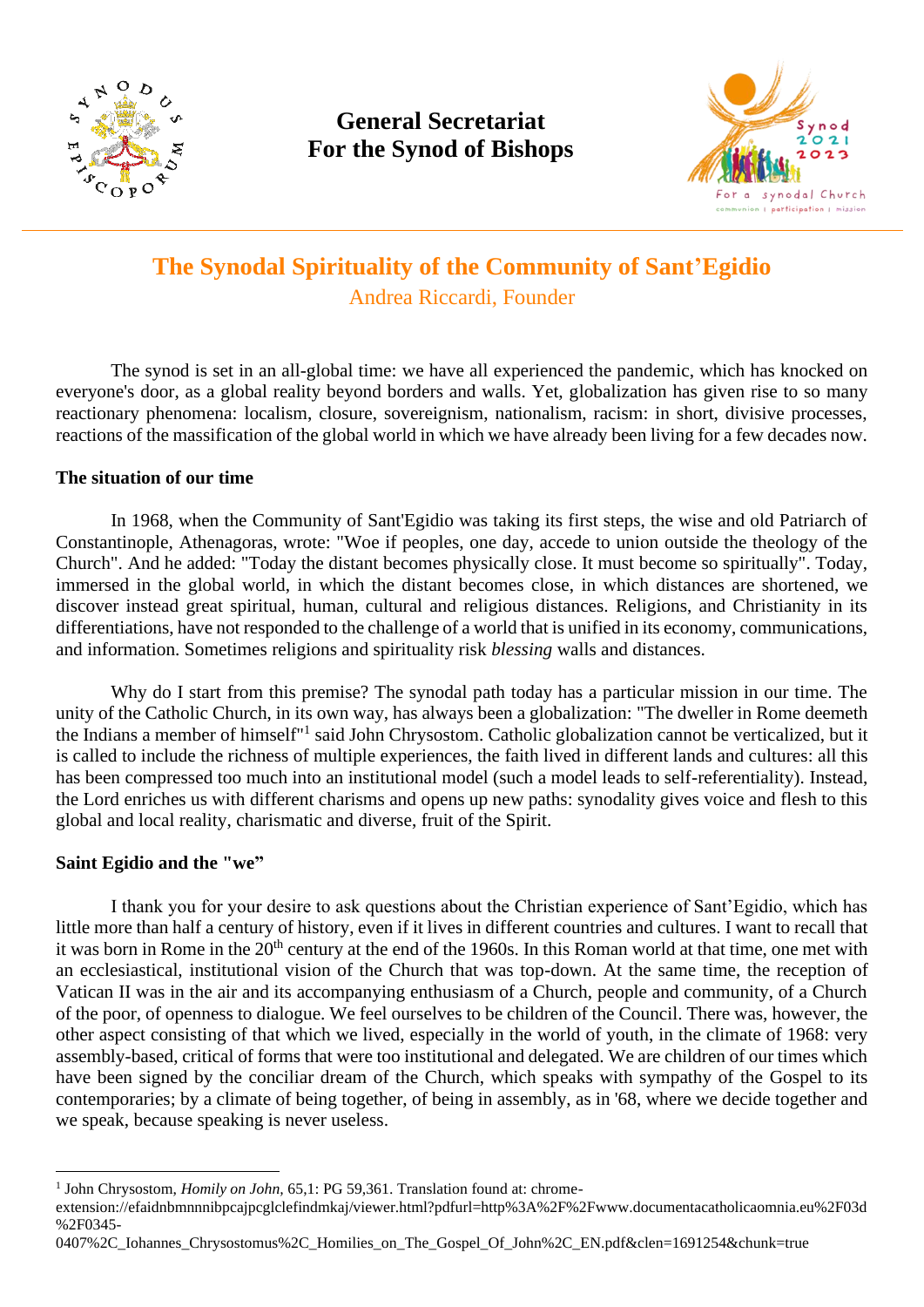The experience of "us", which was more spontaneous at that time, today has become more difficult in an era of fragmentation and individualism. The "we" is immersed in listening to the Word of God, in prayer, in friendly communion. We always remind Sant'Egidio that Christians were called to this in Antioch, but they were (and are) born as "disciples" beginning in Galilee. Without listening, there is no Christian; there is no "we", but only a sum of "I". This "we" has always been at the heart of our charism, aware of the words of Jesus: "where two or three are gathered in my name, there am I in the midst of them". "We" is the individual local Community grappling with its reality, but also the Community, as a fraternity of Communities in the world, united by a bond of communion and co-responsibility.

Pope Francis, speaking of Sant'Egidio, offered a synthesis of his own:

To each of you too, whatever your age, is given at least one talent. Upon it is inscribed the charism of this Community, a charism which […] I summed up in these words: prayer, the poor, and peace. The three "Ps". […] 'as you walk this path, you help compassion grow in the heart of society — which is the true revolution, that of compassion and tenderness — to cultivate friendship in place of the ghosts of animosity and indifference.<sup> $2$ </sup> Prayer, the poor and peace are the talents of the Community, ripened over 50 years.<sup>3</sup>

Living this talent or charism in a "we": it has been nourished from the earliest days, because of the post-conciliar and social climate in which we grew up and matured. We have not called it synodality, but practiced it from the earliest times, in a necessary family atmosphere: friendship is not just sentiment, but a human attitude, shaped by the Spirit. Jesus calls us friends. It is a matter of a fraternal and co-responsible sense of relationship (which means feeling responsible for the other in a respectful way and not merely as collaborators in work; neighbors on good and bad days); but first of all co-responsibility in listening together to the Word of God, light for our steps, which makes us overcome that easy egocentrism, to which we return from time to time.

#### **Listening**

The dimension of listening is decisive, starting from the Word of God and then extending to the brother and the sister, to the small or large story around us, to the voice of those who have no voice, often the poor. Listening to our brothers and sisters also involves taking time to comment, to discuss the different experiences of reality, as well as to make decisions together. I am thinking of the many services to the poor in the Community, or of meetings with them, of many complex situations: it is not just a matter of deciding what to do, but of understanding together. Listening and friendship go together and create a common awareness that is broader than what I do. Even the poor are not the users of the Community's services, but they participate in some way in its life, so much so that there is a confusion between who helps and who is helped and, often, the poor themselves become the helpers. Listening cannot be limited to members of the Community, but the poor and others are at the center.

In 2014, speaking of Sant'Egidio as a Community that helps and that generates help, Pope Francis said: "The tension slowly ceases being tension and becomes an encounter, an embrace: it becomes unclear who helps and who is being helped. Who leads the action? Both of them, or, to say it better, the *embrace* leads."<sup>4</sup> Without an embrace, without friendship, there is no communal listening, which has to be broadened, so that the most adequate definition I would give of Sant'Egidio is not the juridical one of a public association of the faithful, but of a "Community of the people", to quote Martin Buber. It is necessary to spend time, listening,

<sup>&</sup>lt;sup>2</sup> Pope Francis, Basilica of Santa Maria in Trastevere, 15 June 2014, Meeting with the poor of the Sant'Egidio Community, https://www.vatican.va/content/francesco/en/speeches/2014/june/documents/papa-francesco\_20140615\_comunita-santegidio.html.

<sup>&</sup>lt;sup>3</sup> Pope Francis, Basilica of Santa Maria in Trastevere, Sunday, 11 March 2018, Meeting with the Sant'Egidio Community to Mark the 50<sup>th</sup> Anniversary of its Founding, https://www.vatican.va/content/francesco/en/speeches/2018/march/documents/papafrancesco\_20180311\_visita-sant-egidio.html.

<sup>4</sup> Pope Francis, Basilica of Santa Maria in Trastevere, Sunday, 15 June 2014, *Address of Pope Francis to the Sant'Egidio Community*, https://www.vatican.va/content/francesco/en/speeches/2014/june/documents/papa-francesco\_20140615\_comunitasant-egidio.html.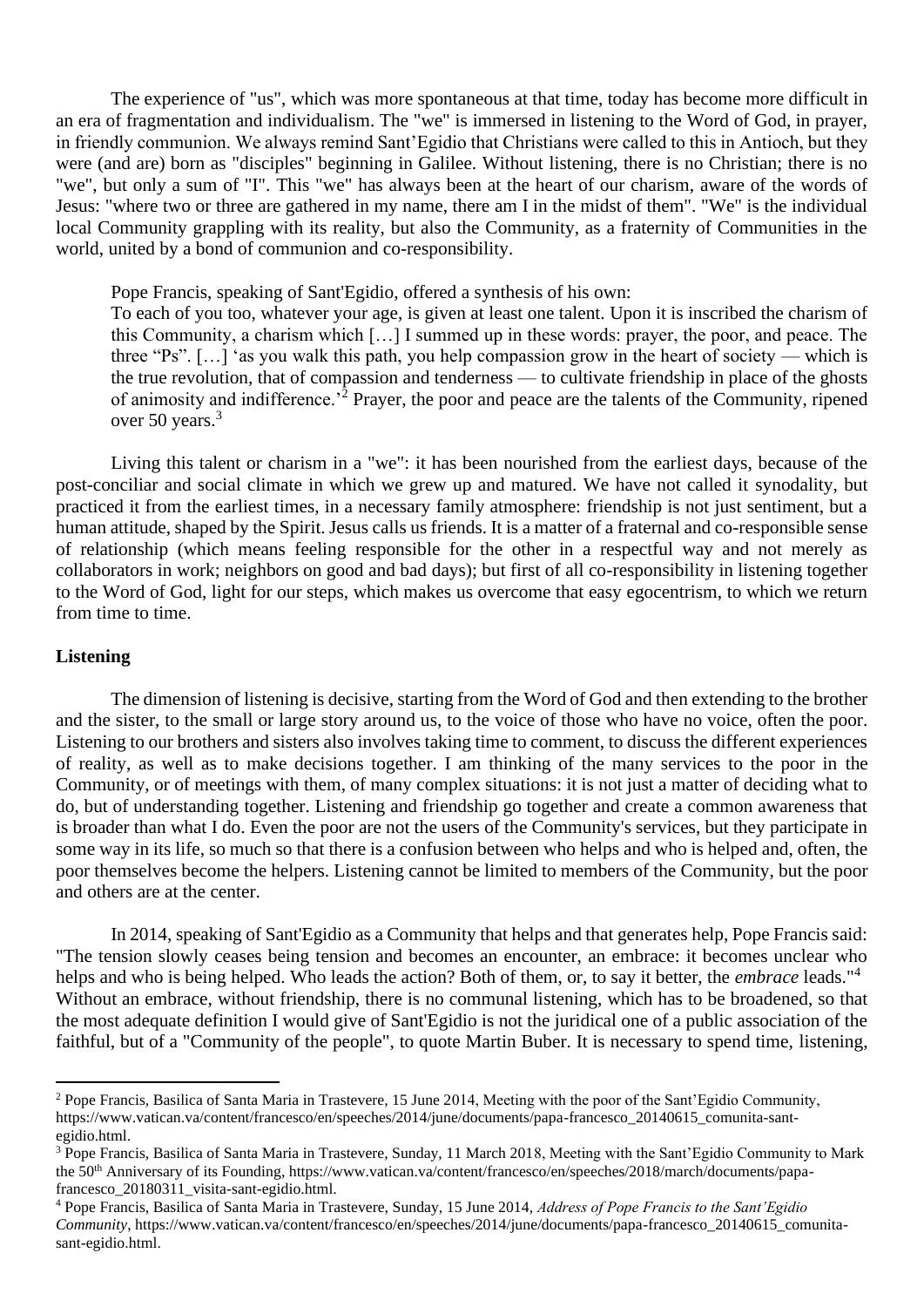relationships, to keep this reality together in a lively way, in give-and-take, in interpersonal solidarity; aware that it is not ideology or methodology of action that unites us, but rather it is listening to the Word of God that makes us disciples and brothers. This does not mean that there are not different sensitivities, different visions, even tensions, which represent a richness as well as a reality. This does not disturb peace. On the contrary, what often disturbs peace is indifference.

#### **The world becomes a book: diversity and peace**

Sant'Egidio is committed to the service of peace in various world situations, beginning with the peace that was forged thanks to its mediation in Mozambique in 1992, after a war that had caused a million deaths. We know what hatred leads to. But we are not afraid of the many enmities of society and the world: the peculiar characteristic of Christianity — says a great Eastern saint — is love for enemies. Enmity leads to exclusion, to disdain for others, to the hardening of differences into ideologies. Even in community life, in small and large situations, let us make John XXIII's teaching our own: seek that which unites and put aside that which divides. Indeed, in community life, by seeking that which unites, we experience divisions as nondivisive, but as enriching. This path is deepened in the community's periodic assemblies related to the management of works or services, so that every role of responsibility for or service to unity will exist within this "us" and grow in discernment and *not* in passive continuity.

In the history of a community, there is the risk that an older generation, even though it has merits, will make itself felt more than others. I have always appealed to the Rule of St. Benedict, which makes the younger generation the wiser, perhaps because it is freer. We read in Chapter III: "As often as any special business has to be transacted in the monastery, let the abbot convoke the whole community and himself state what is the matter in hand. And having listened to the counsel of the brethren, let him settle the matter in his own mind and do what seems to him most expedient. And we have thus said that all are to be called to council because it is often to a junior that the Lord reveals what is best."

### **A few reflections: going out into history**

However, I must say that in a synodal Church, a synodal and participatory Community (in which everyone is integrated) the "mission" is a fundamental aspect of life. I have studied the Italian synods of the twentieth century and I have participated in the Synod of Rome. Bearing in mind also the synods of bishops in which I have participated, I have observed a tendency towards self-referentiality and the treatment of problems that are *internal* to the Church, of pastoral care, of institutions. The risk of many synods is to be introverted, an approach which produces one more book for the libraries. Documents that are often without pathos (or, as Pope John would have said, without *anointing*) or incapable of sharing a pathos, are of no use. The true model of the Synod is the Second Vatican Council — not because it can be repeated in the same way today — but because it was prepared by certain expectations and it generated a spirit and an enthusiasm that touched the people of God, even though it took place in Rome and among the Council Fathers: the first is decisive, but above all — as the East affirms — the reception afterwards. The Church, whose identity and inner life the Council so effectively deepened, was placed within history and (here is the decisive point) *ad extra*: the reading of the history in which we walk, that of this global world, which seems clear and shiny, but is complex and contradictory. Sant'Egidio feels that, in the exercise of a synodal life, the contribution of all is necessary to read the signs of the times: *Gaudium et Spes* states that " the Church has always had the duty of scrutinizing the signs of the times and of interpreting them in the light of the Gospel" (GS 4). Scrutinizing the signs of the times in the light of the Gospel is the duty of every synod, if it speaks not only of mission but of the very life of Christians.

Paul VI said: